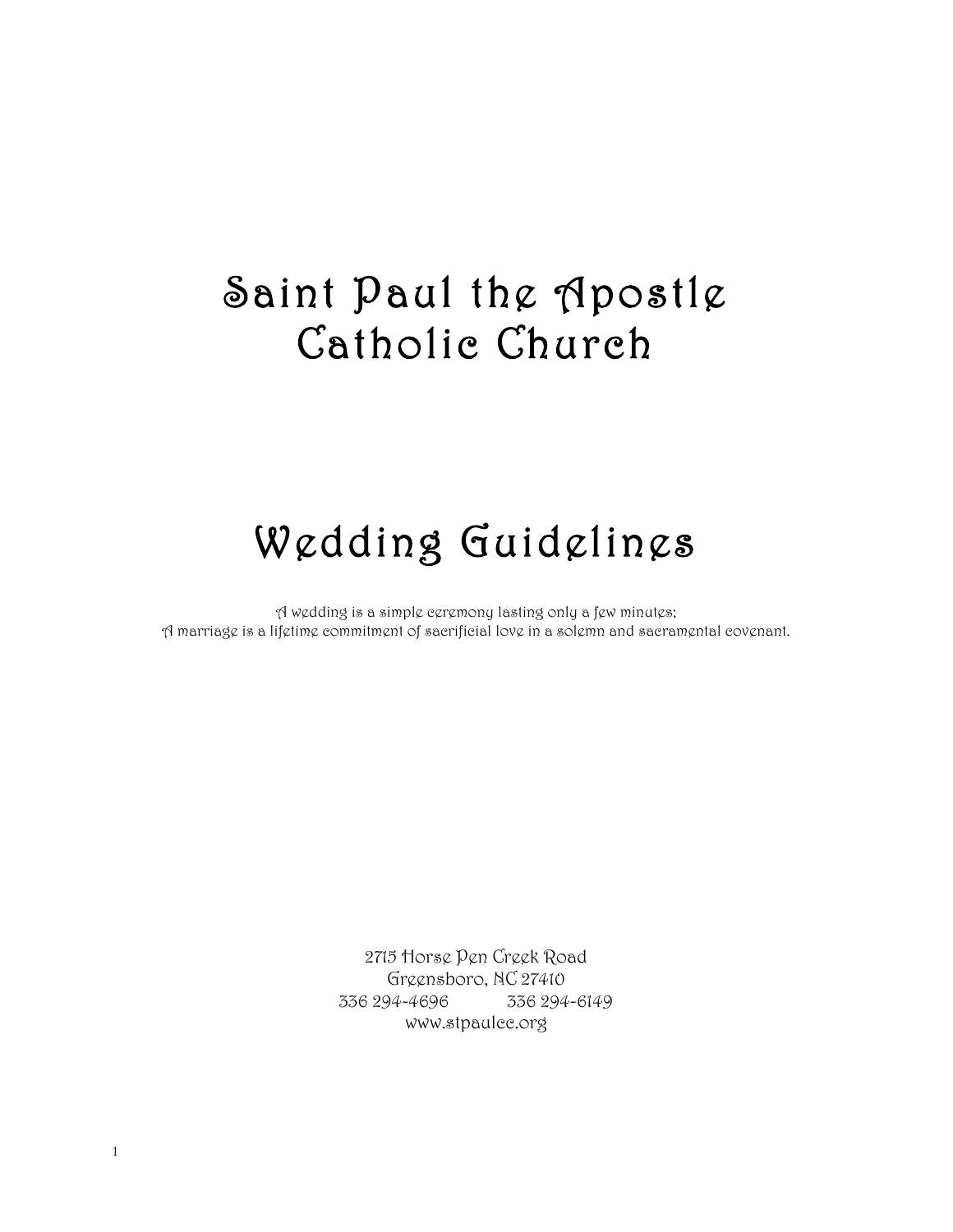# Table of Contents

| Weleoming               | $\mathfrak{Z}$ |
|-------------------------|----------------|
| General Information     | $\oint$        |
| Required Documentation  | 5              |
| Parish Wedding Policies | 6              |
| Photography             | 7              |
| Flowers/Decorations     | 8              |
| Music                   | $\delta$       |
| Wedding Liturgy         | 9              |
| Parish Contacts         | 10             |
| Check List              | 10             |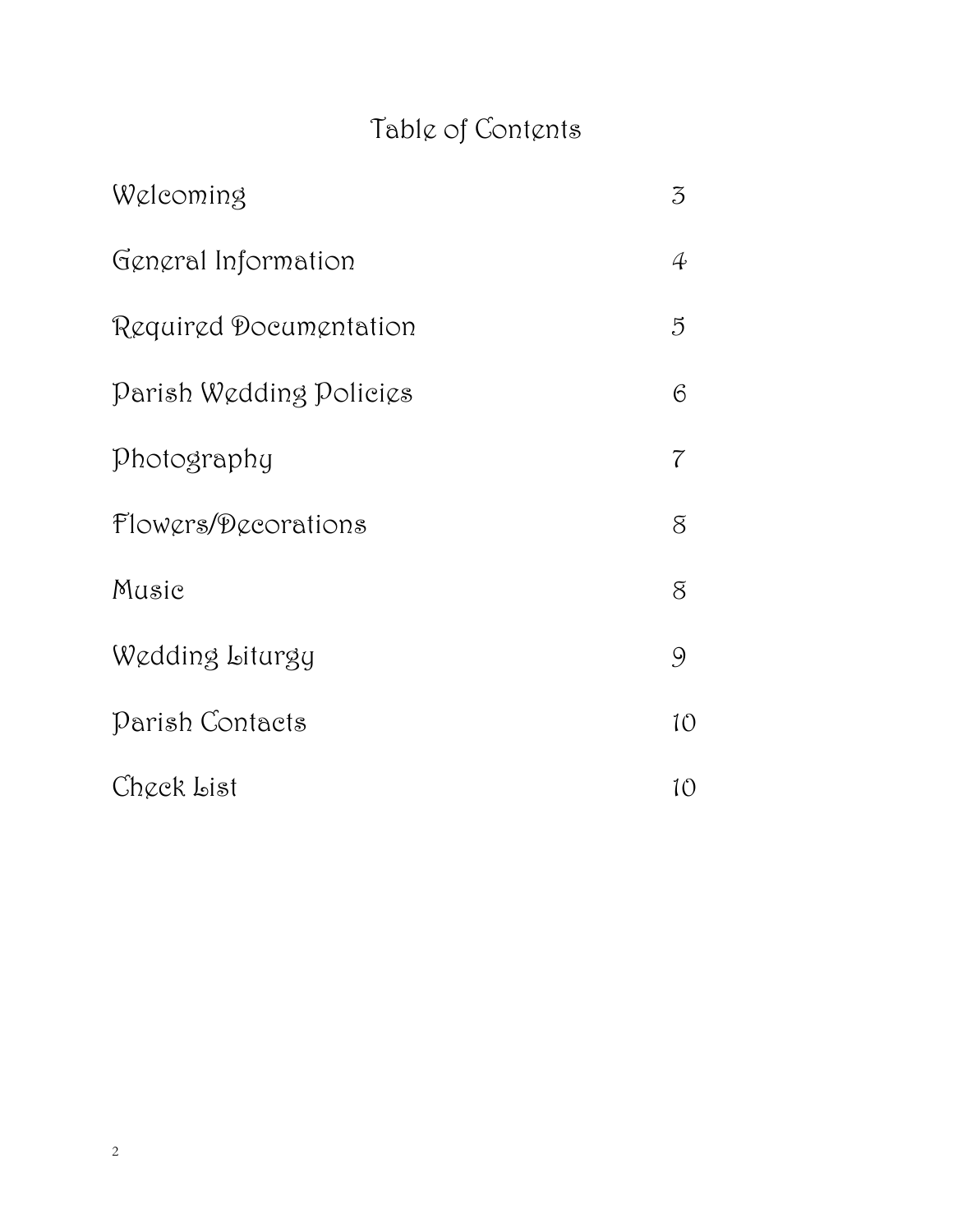Dear Wedding Couple,

Thank you for your interest in marriage in the Catholic Church and at Saint Paul the Apostle. We look forward to working with you in the coming months and guiding you through your church arrangements for your special day.

While we understand the need for advanced planning and confirming dates with reception locales, florists, photographers and others, it is imperative that you meet with Father Joseph Mack before any dates at the Church can be confirmed. Please contact Chris Vandegrift at 294-4696 ext 211 to make arrangements to meet with Father Joe .

Congratulations on your impending marriage.

Peggy Connolly Ruth Anne Smith Wedding Coordinators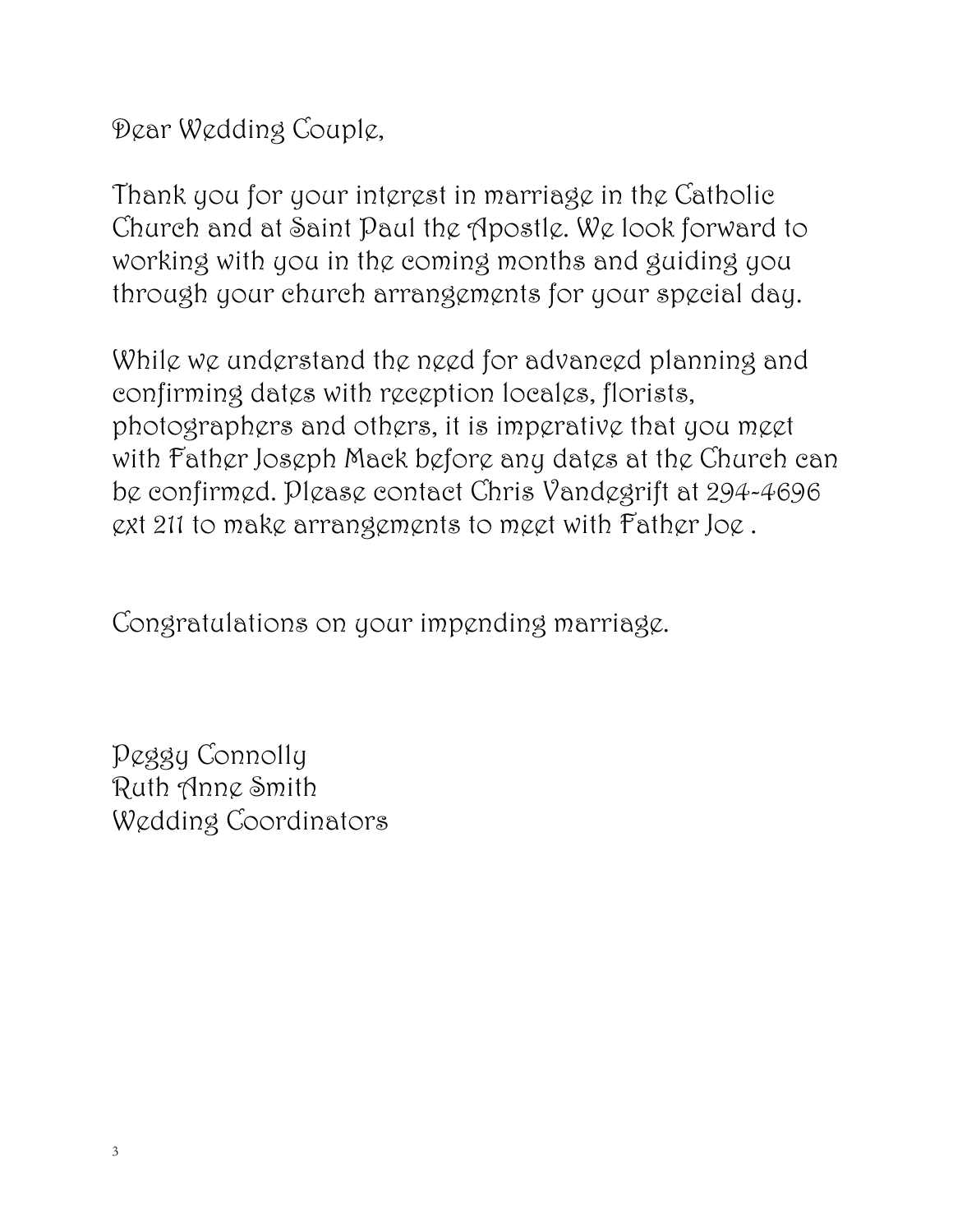## General Information

### Who can be married at Saint Paul the Apostle?

To receive the Sacrament of marriage, at least one of the parties seeking to be married must be Roman Catholic and a registered, active, and participating parishioner of Saint Paul the Apostle.

#### Who should we contact first at the church?

Your first call should be to parish office to set up a meeting with the pastor, Father Joseph Mack.

#### When is the church available for weddings?

\* Saturday's between 10:00 AM and 2:00 PM and 7:00 PM

#### When is the church not available for weddings?

- \* Any time during Lent.
- \* Any time the church has been scheduled for other events.
- \* Any time the parish staff deems it necessary that no weddings be scheduled.

#### How do we reserve the church ?

- \* Contact the parish Wedding Coordinator, Peggy Connolly, **a minimum of six months before the desired wedding date** to verify that a chosen date and time are available.
- \* Parish membership and participation must be confirmed.
- \* Reserve and secure your date by completing a Church reservation Form and remitting a non-refundable deposit of \$100.00.

### .When is the wedding rehearsal?

- \* Rehearsals are usually held the evening before the wedding between 4:30 and 5:30. The wedding party should arrive 15 minutes early so that the actual rehearsal can begin on time.
- \* Rehearsals will last no longer than one (1) hour.

### What if the bride and/or groom have been married before?

A *Declaration of Nullity* must be provided at the time of your booking to demonstrate you are now free to re-marry in the Catholic Church. This applies to all forms of previous marriage, whether by a judge, a religious leader in another faith tradition or common law.

### What are the wedding fees?

Your wedding fee assists in covering the expenses incurred by the parish in helping you to celebrate your wedding day, including the many hours of priest and staff time needed to prepare and celebrate your wedding .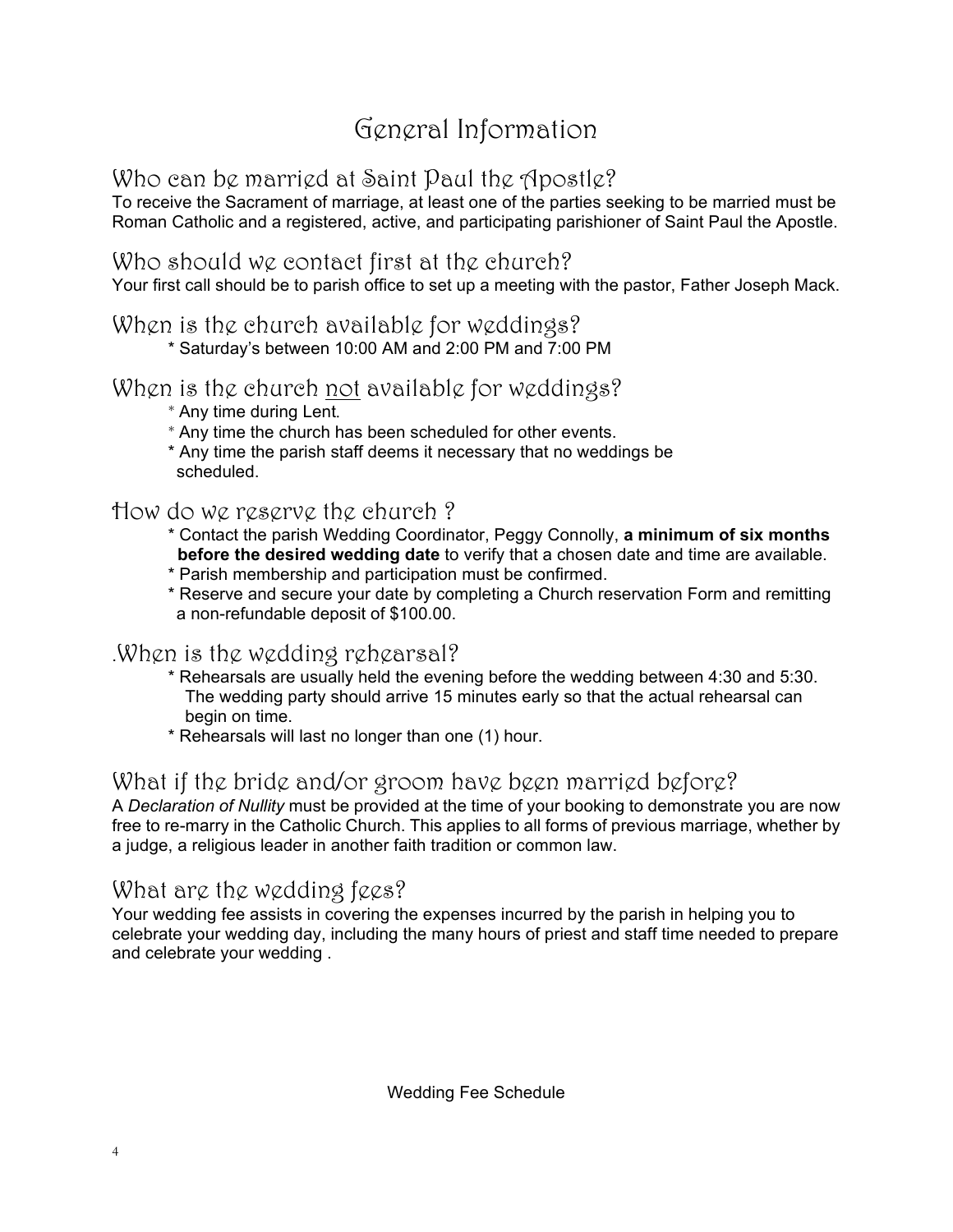| Church Fee<br>Includes:                                                            | \$300.00      |
|------------------------------------------------------------------------------------|---------------|
| \$100 deposit made at the time of the booking<br><b>Parish Wedding Coordinator</b> |               |
| Paperwork documentation and processing                                             |               |
| Celebrant                                                                          | \$150.00      |
| Musicians                                                                          | TBD           |
| Includes:                                                                          |               |
| Parish Director of Music                                                           |               |
| <b>Parish Music Coordinator</b>                                                    |               |
| Parish Cantor                                                                      |               |
| Additional Musicians                                                               |               |
| Individual instrumentalists                                                        | Set by artist |

Contact Terry Hicks Director of Music, to discuss musical options; 336 406-0571 or TRHicks@gmail.com.

### Required Documentation

You have chosen to witness your mutual promises of love and fidelity in the Catholic Church. The Church is responsible for discerning your abilities and freedom for making this promise, and is required to assemble several documents.

1. **Baptismal Certificates** newly issued and dated within six months of

the marriage date.

- $\sim$  Catholics should contact the parish where they were baptized.
- ~ Photocopies of originals will not be accepted for Catholics.
- ~ Non-Catholic Christians must supply a record of baptism.

2. **Prenuptial Investigation Forms** testify to your freedom to marry.

- ~ **Personal Investigation (**Form A), one each is completed by the bride and groom.
- ~ **Witness Affidavit** (Form B), is to be completed by the parents (or close family members if one or both parents are deceased. Two each are required for the bride and groom.
- ~ **Suppletory Oath** (Form C), one each to be completed by the bride and groom, when there have been prior marriage(s).
- 3. **Declaration of Nullity** must be provided if either the bride or groom have been married before.
- 4. **A Catholic marrying a non-Catholic** must complete an additional form
	- ~ *Permission for marriage of Mixed Religion,* which will be approved by the pastor if one of the couple is a baptized Christian, or by a bishop if one of the couple is a non-Christian.
	- ~ *Dispensation from Canonical Form* is granted by the bishop if the Catholic will celebrate the wedding in the tradition of the non- Catholic spouse
- 5. **Certificate of completion from a Pre-Cana Program**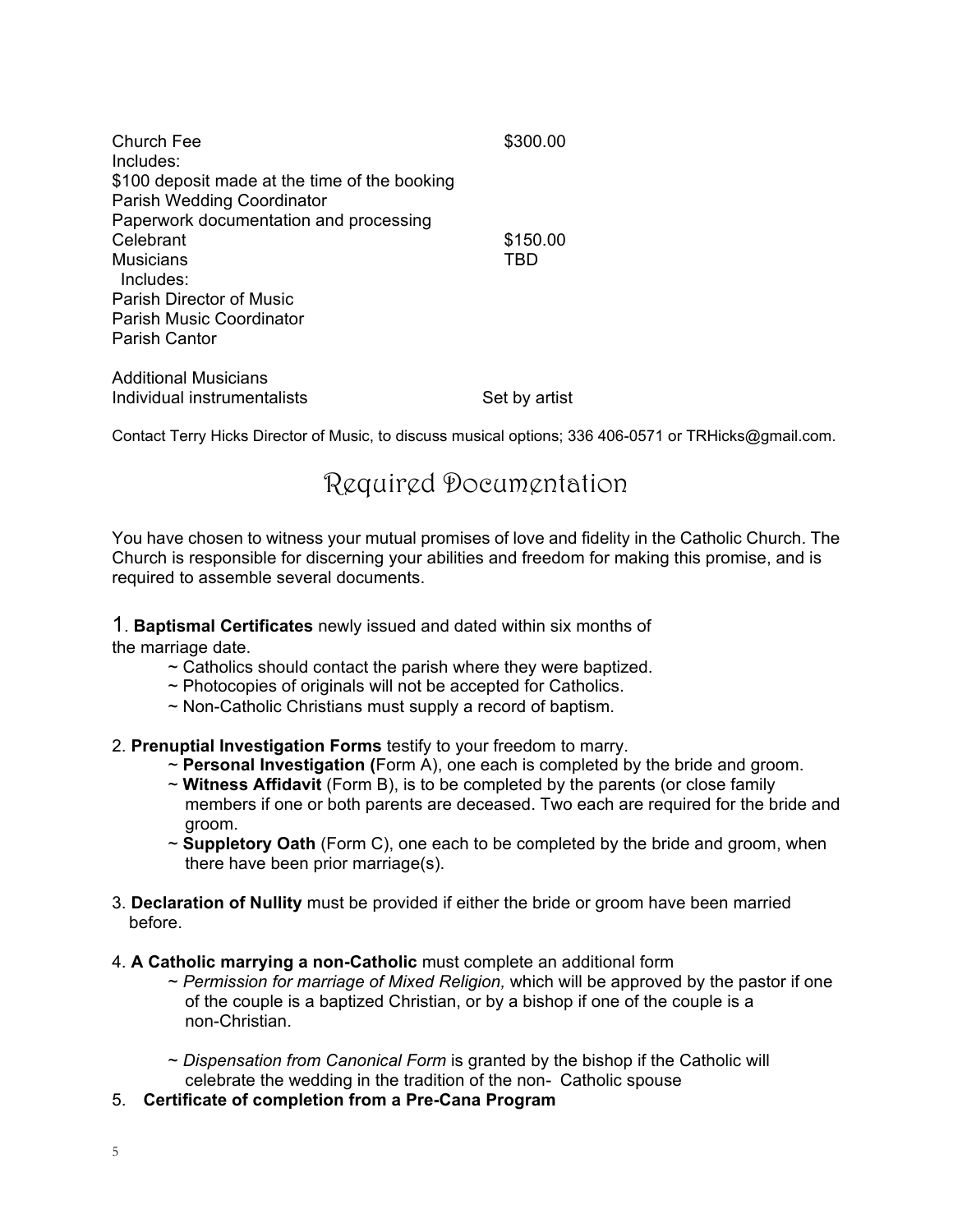It is required that all couples complete either the:

~ Charlotte Diocese, one Saturday premarital program(\$99.00) or

 $\sim$  St. Paul the Apostle Parish 4 session premarital program (\$50.00).

These programs are designed to deepen your awareness of the challenges of living together in a Christian Marriage.

**6. A North Carolina Marriage License.** Due in the Church office on the Monday before the wedding.

In Guilford County, the marriage license is obtained from the Register of Deeds. To obtain a license both the bride and groom must be present with a social security card and valid drivers license (or other picture ID) and \$60.00 in cash.

- $\sim$  In Greensboro the office is located in the Guilford County Courthouse at 201 South Eugene Street, lower ground level, Room LG53.
- $\sim$  In High Point the office is located in the Courthouse at 505 East Green Drive, Room 132.

**Letter of Delegation from a visiting priest or deacons diocese. Please advise Father Joe if you would like a visiting priest or deacon to officiate at the wedding, or to assist. In addition to the letter, the name, church address, and telephone number of the visiting priest or deacon must be provided before delegation will be granted to celebrate the wedding.** 

St. Paul's Wedding Policies

#### I. Introduction

*"The Liturgy is the source and summit of the Christian life, and from it flows the Church's power and strength because of the sacrifice of Jesus Christ on the cross." (Sacrosanctum Coucilium,*  Vatican Council II)

The Wedding Liturgy is a sacred rite asking God's blessing upon the words shared, and commitment made by the bride and groom in the presence of family and friends.

#### II. General Principles

Out of respect for God, the house of God and the sacredness of the wedding ritual , a few things need to be explicitly understood and accepted without exception:

- ~ Saint Paul the Apostle Church is not a 'venue' it is not rented, it is the house of God, a house of worship where you are asking to witness your love and promise to each other.
- $\sim$  Respect, decorum and dignified behavior will be maintained and observed at all times by you, your wedding party and all your guests in regard to the church property, building, sanctuary and the entire staff.
- $\sim$  Punctuality for the rehearsal and ceremony is presumed.

### III. Specific Issues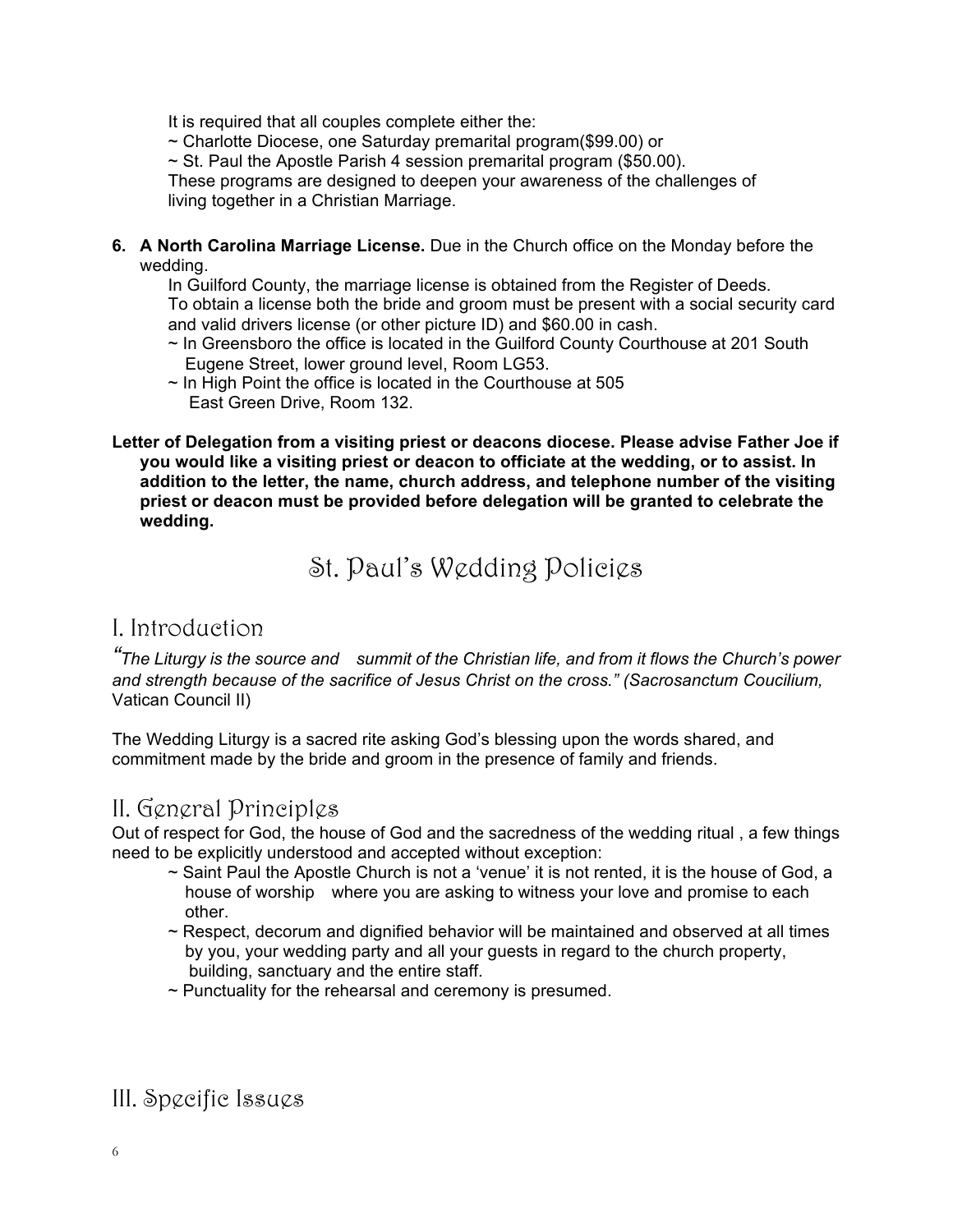**~ The Wedding Rehearsal** will be held the evening before your wedding, and is an important part of the preparation for the ceremony. It allows members of the wedding party to become familiar with the environment of our church building and with the roles they will assume as part of the Liturgy. The person directing the rehearsal will begin by giving a brief overview of the liturgy for those who may be unfamiliar with a Catholic wedding.

Those who should be present for the rehearsal in the church are, the bride and groom, both sets of parents, step parents etc., grandparents (optional), bridesmaids, groomsmen, ushers, readers, Eucharistic ministers and gift bearers. Any children in the wedding party must be accompanied by a responsible adult. All others should be asked to meet you at the site of your rehearsal dinner.

Please remind your wedding party they MUST ARRIVE ON TIME for the rehearsal and preferably 15 minutes early. Remember this is the time for your rehearsal not a time for catching up with friends, chatting or even making decisions.

Please be aware that musicians may not be present at the wedding rehearsal.

**~Alcohol consumption** ( on/in the church property) during the rehearsal or prior to the Mass/ceremony on your wedding day is forbidden and could potentially jeopardize the validity of the marriage. This is a religious ceremony and house of worship, failure to comply with this policy by you, your guests or visitors will result in the forfeiture of your privilege to celebrate the sacrament of marriage at Saint Paul the Apostle.

**~ Outside Professional Consultants are unnecessary—** should you retain one the will operate solely within the permission and instructions of the parish Wedding Coordinator, who has complete oversight of the ceremony, sanctuary and celebration of your wedding at Saint Paul the Apostle. Outside Consultants will adhere to the policies of this handbook.

**~ Photographers and Videographers** and their assistants will respect the sacredness of the religious event, and the church as a house of worship. They will act and behave discreetly and reverently. All photographers and videographers must meet with our Wedding coordinator before the ceremony to review the following procedures:

#### During the Ceremony:

\* Flash photographs may not be taken, or extra lighting equipment used while the ceremony is in progress.

\* No photographers or equipment are allowed in the altar area during the ceremony.

#### After the Ceremony (for approximately 20 minutes)

\* The wedding party may return for pictures.

\* Flash and other lighting equipment may be used at this time.

**~Flowers and Decorations** for the church should be discreet and complementary to the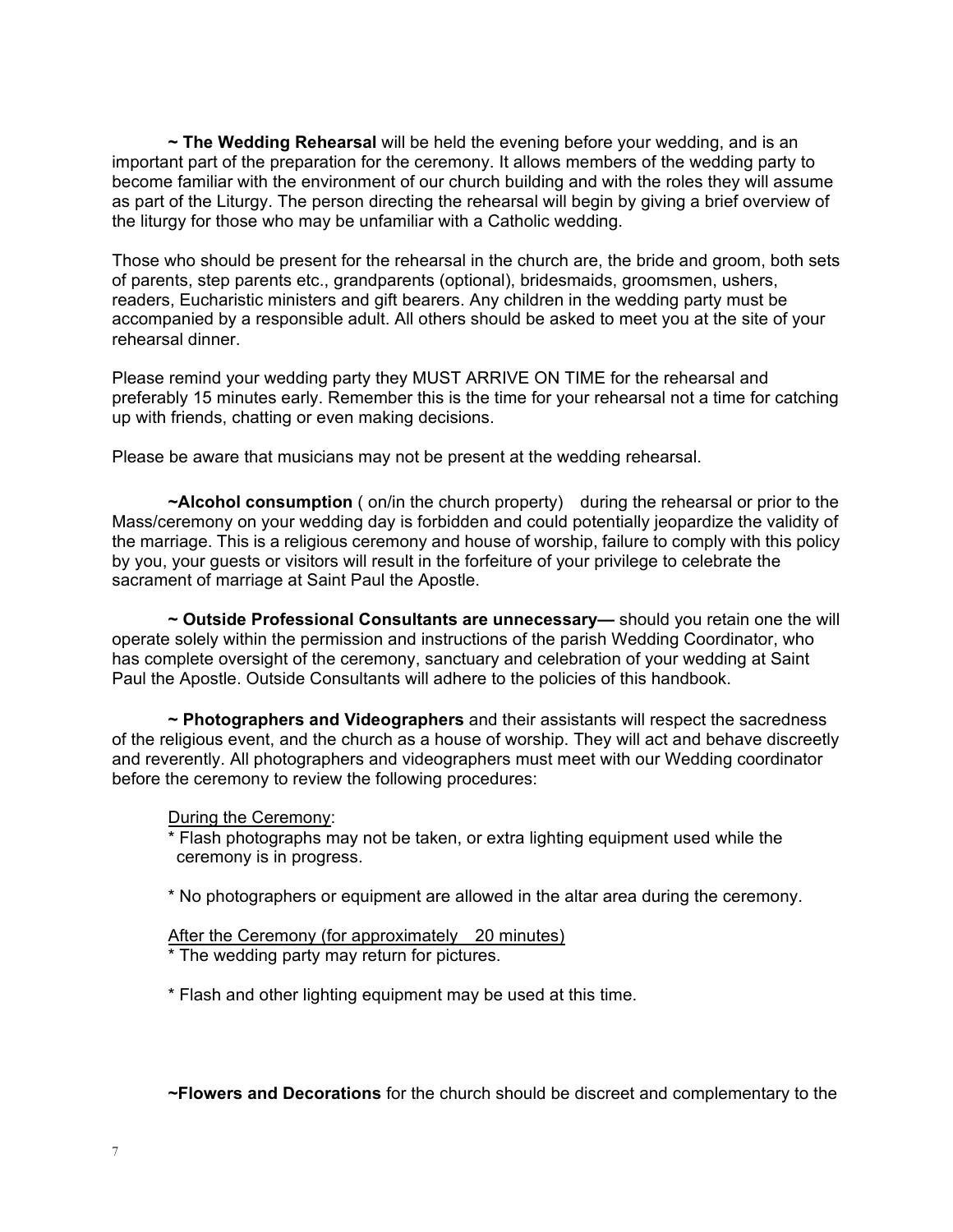church's décor. Less is always more.

- \* Floral arrangements may never be placed on the altar itself (a symbol of Christ).
- \* Floral arrangements may be placed on the back wall but out of the site line between the priest/deacon, cantor, readers and congregation.
- \* Any stands or pedestals used must be provided by the florist. All properties of the florist should be removed immediately following the ceremony. The church cannot be responsible for storage and must be removed after the Mass/ceremony.
- \* Church decorations or arrangements already present due to the liturgical season (Christmas, Easter etc.) may not be moved or removed.
- \* Pew end decorations may be used, utilizing plastic pew clips, ribbons or elastic bands.
- \* Altar candles may not be moved or removed. Unity Candles are not part of a Catholic wedding and may not be used.
- \* If your flowers are in memory of family and you leave them at the church for the weekend masses, your memorial will be recognized in the weekend bulletin. Advise the Wedding Coordinator.
- \* Floral deliveries should be made a minimum of 1 1/2 hours before the ceremony. The florist may contact your Wedding Coordinator to arrange a specific time.
- **~ Changing Facilities** are not available at the church. The wedding party will therefore need to come already dressed in wedding attire.
- \* The groomsmen are to arrive no later than 45 minutes prior to the ceremony, to escort arriving guests to their seats.
- \* The groom and groomsman will gather in a room on the opposite side of the church from the bride and her attendants.
- \* The bride and her attendants no later than 5 minutes before the scheduled time for the ceremony. They will be escorted from the limo to the church. If you choose to arrive earlier the bride and her attendants will gather in the library.
- \* The church cannot be liable for any items left in these rooms during the ceremony.
- \* All rooms must be left in the condition you find them.
- **~ Wedding Music** will be planned jointly by the couple and Terry Hicks, Director of Music. Please contact Terry at least two (2) months prior to the ceremony to discuss your music and the musician fees.

<sup>\*</sup> Remember the Sacrament of Marriage is a liturgical celebration. Therefore one of the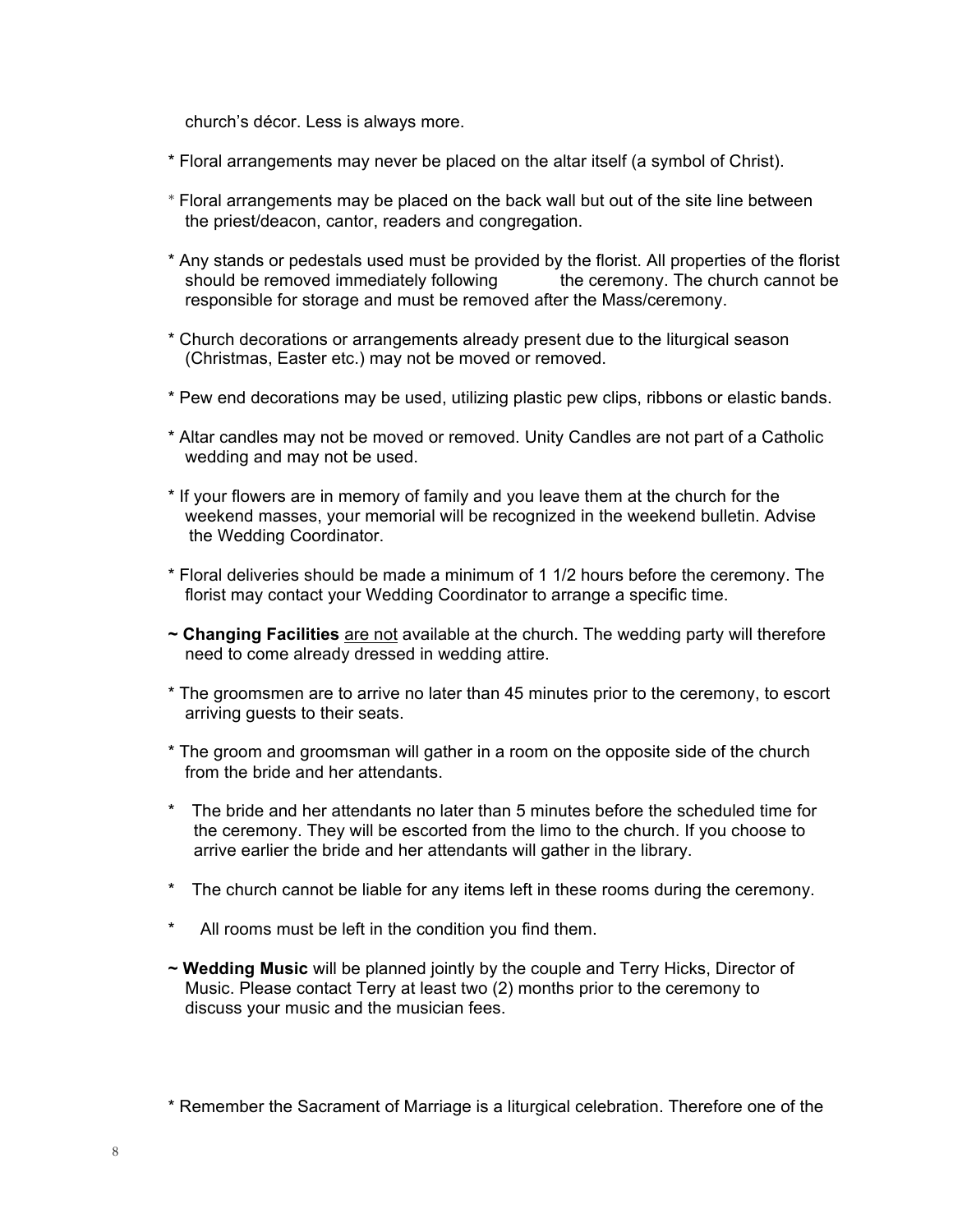basic principals that should guide you in your selection of music is whether the music is indeed liturgical music. Popular songs and secular music, is best used at the reception.

- \* Canned/pre-recorded music is never allowed.
- \* Instrumentalist (trumpet, violin, flute, harp etc) may be used upon approval of the Director of Music and will be arranged by the Music Department.

## The Wedding Liturgy

The celebration of the Sacrament of Marriage, is not a private family function, nor is it merely a social affair or a personal expression of your love for one another. It is not a show or performance but an action of the entire church in whose presence you commit yourselves to one another. Therefore it is important that all present are encouraged to fully participate by being able to see, hear, speak, sing and pray.

#### I. Mass with Communion VS. Marriage Ceremony

After meeting with Father Joe, the couple will determine if the marriage will be celebrated in the context of a Nuptial Mass (with Communion) or a Marriage Ceremony ( without Communion). The determining factor is the religious background of the bride and groom, and which liturgy best accommodates the assembled guests allowing them to most fully participate and celebrate the couples unity.

#### II. Best Man and Maid/Matron of Honor

Both must be at least 18 years old and at least one must be a practicing Catholic.

#### III. Readings

You will be provided the book *Celebrating Marriage*, *Preparing the Roman Catholic Wedding Liturgy* edited by Paul Covino, which along with various prayers, blessings, the structure of the celebration within a Mass or as a ceremony, and appropriate scripture readings for a wedding. You will select three readings, one Old Testament, one New Testament and a Gospel. Non scriptural readings or poems are never permitted in place of the scriptures.

#### IV. Ministers of other Christian Denominations or Faiths.

Weddings held are St. Paul's are celebrated according to the worship books of the Roman Catholic Church. Appropriate adaptations can be made however if a minister of another Christian denomination or a Rabbi participates in the celebration.

#### V. Wedding Programs

A Wedding Program will assist your guests to more fully participate and worship together. While program guides can be provided the program is the responsibility of the couple.